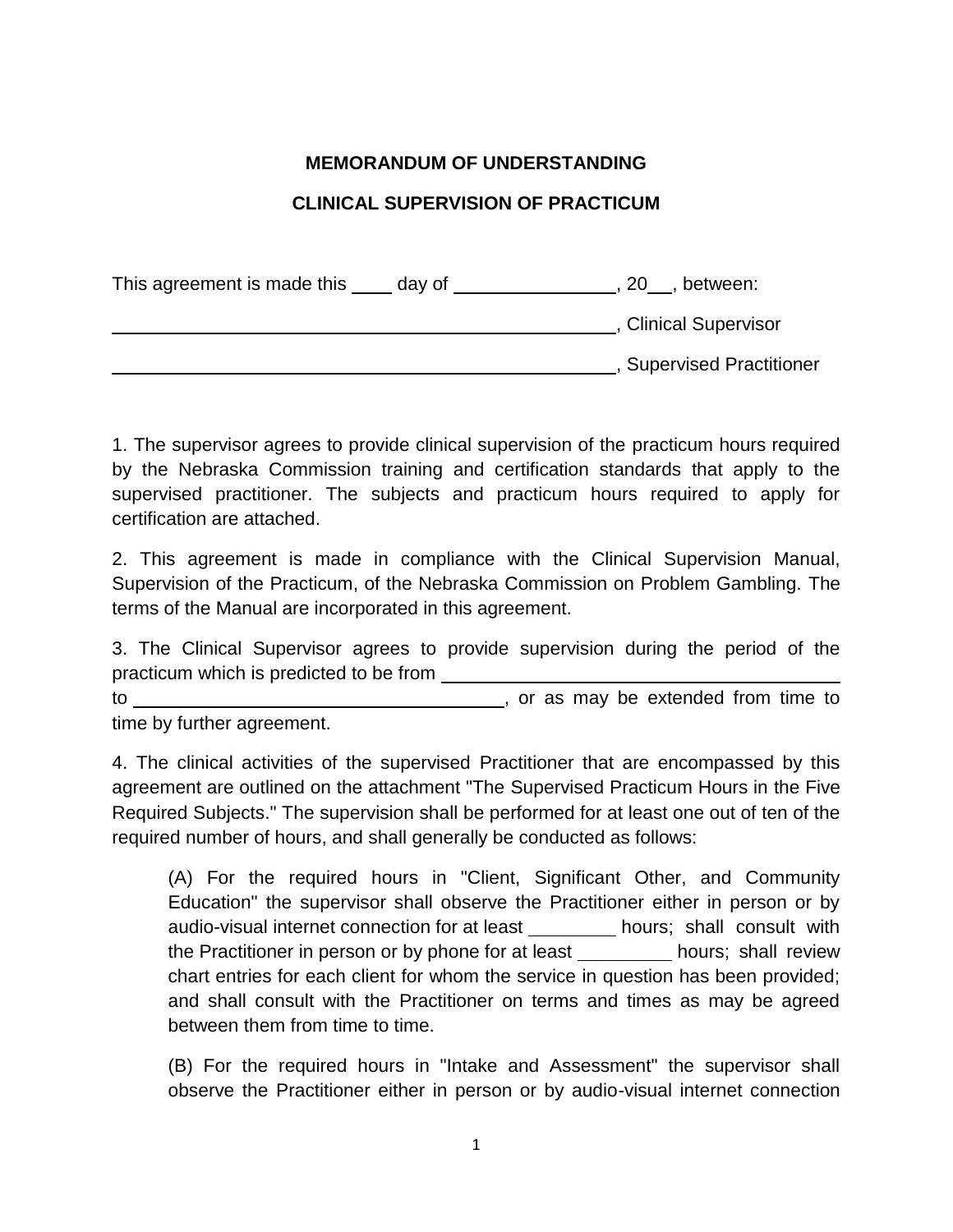for at least <u>exte hours;</u> shall consult with the Practitioner in person or by phone for at least hours; shall review chart entries for each client for whom the service in question has been provided; and shall consult with the Practitioner on terms and times as may be agreed between them from time to time.

(C) For the required hours in "Counseling Guidelines" the supervisor shall observe the Practitioner either in person or by audio-visual internet connection for at least hours; shall consult with the Practitioner in person or by phone for at least hours; shall review chart entries for each client for whom the service in question has been provided; and shall consult with the Practitioner on terms and times as may be agreed between them from time to time.

(D) For the required hours in "Case Management" the supervisor shall observe the Practitioner either in person or by audio-visual internet connection for at least hours; shall consult with the Practitioner in person or by phone for at least hours; shall review chart entries for each client for whom the service in question has been provided; and shall consult with the Practitioner on terms and times as may be agreed between them from time to time.

(E) For the required hours in "Professional Responsibility" the supervisor shall observe the Practitioner either in person or by audio-visual internet connection for at least **hours**; shall consult with the Practitioner in person or by phone for at least hours; shall review chart entries for each client for whom the service in question has been provided; and shall consult with the Practitioner on terms and times as may be agreed between them from time to time.

5. In each instance referred to in paragraph 4, the goal of the supervision is to assist the Practitioner's growth and development as a counseling professional by observation, helpful suggestion and responses to questions and issues presented in the course of the subject activity. Both the supervisor and the Practitioner shall strive to maintain open and honest communication between them.

6. The supervisor shall keep a contemporaneous record of the supervision and give prompt professional responses to the Practitioner about the progress of the practicum, the Practitioner's professional development and improvement of counseling skills.

7. In case of disagreement between them, the supervisor and the Practitioner will first attempt to come to a resolution by frank discussion with each other. If that fails, they shall consult with an experienced counselor that they select by mutual agreement, and if that fails, they shall present the issue to the Certification Advisory Board. If their